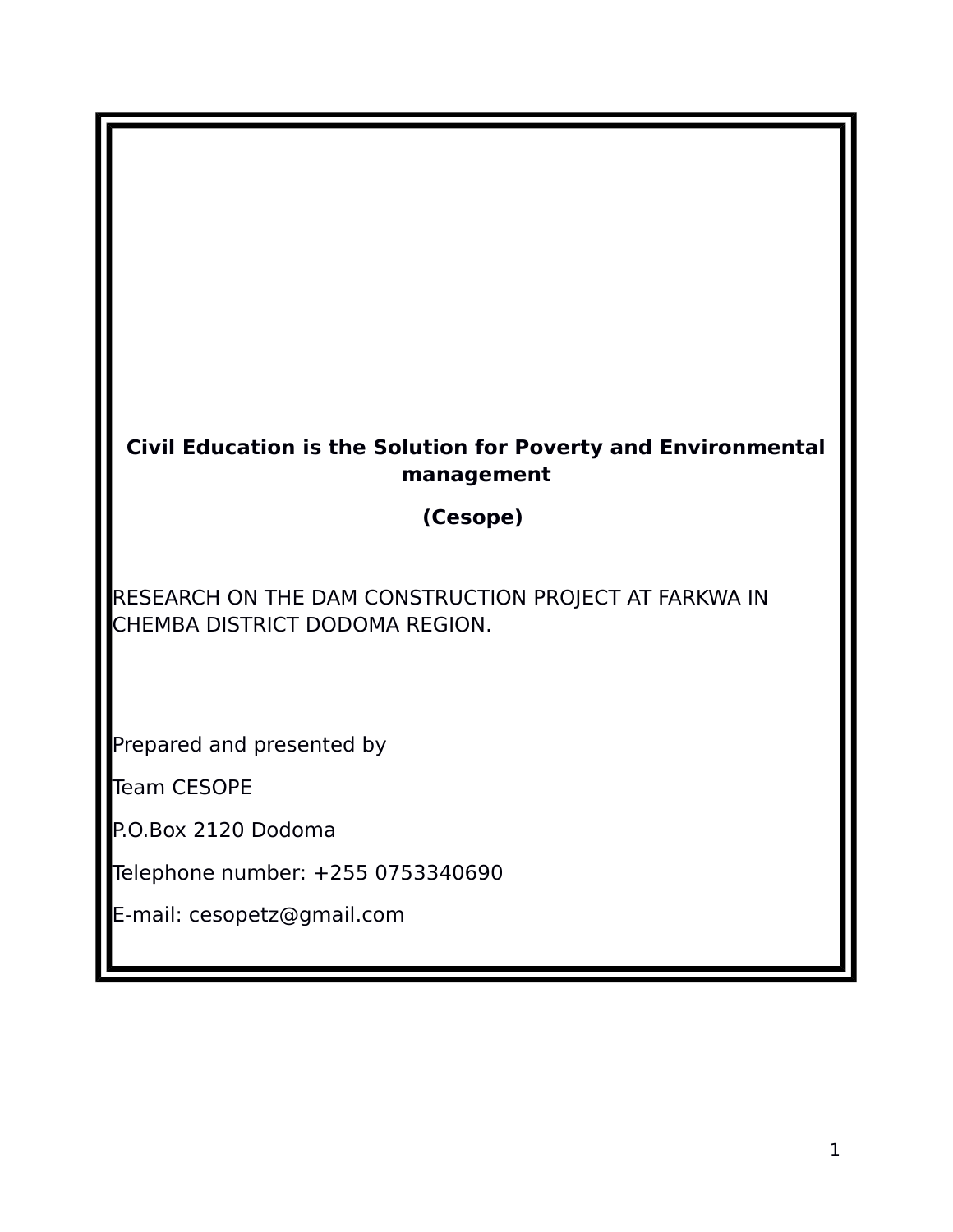# **Table of Contents**

| 1.2 River Bubu and Bahi wetland - main natural resources and crucial means of |  |
|-------------------------------------------------------------------------------|--|
|                                                                               |  |
|                                                                               |  |
|                                                                               |  |
|                                                                               |  |
| 2.1 Objectives of Farkwa Dam project as promulgated by implementing           |  |
|                                                                               |  |
|                                                                               |  |
|                                                                               |  |
|                                                                               |  |
|                                                                               |  |
| 2.7 Implementation of research on social and environmental impact13           |  |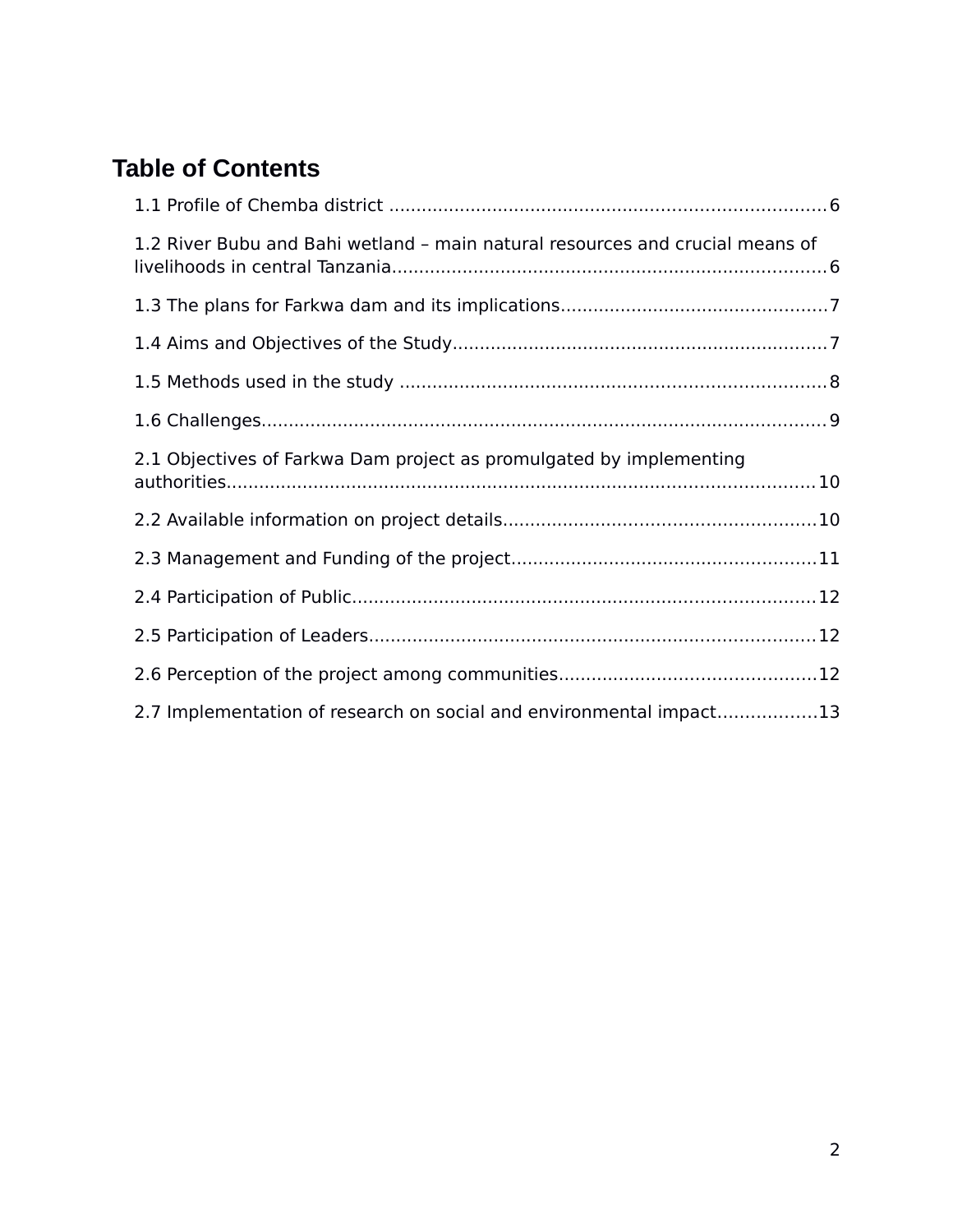

Photographic copy from: Road map East Africa; Ravenstein Verlag, Germany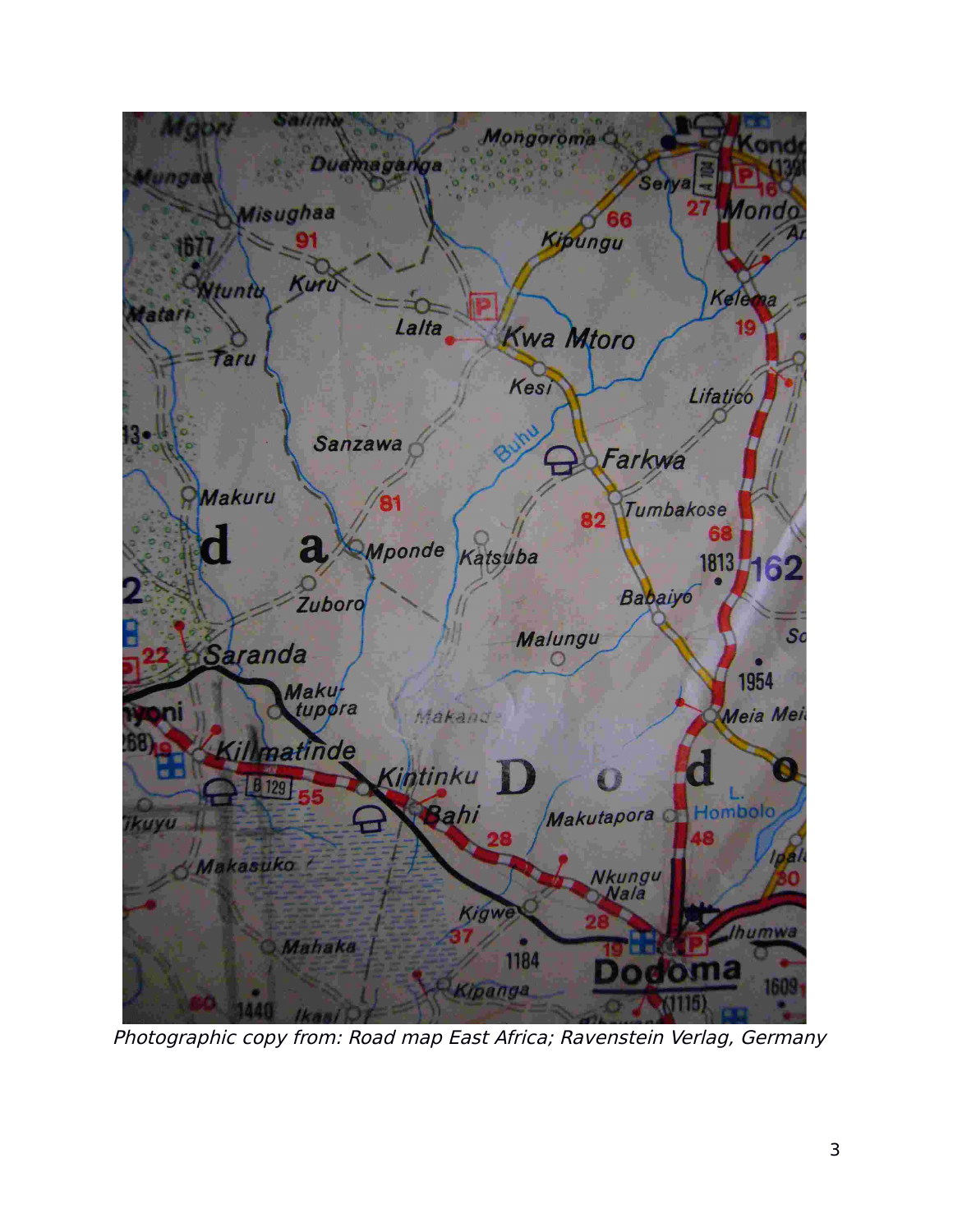#### **SUMMARY**

CESOPE decided to conduct this research after being confronted with rumors about a government project for the construction of a large water dam which will involve the blocking of the river Bubu at Farkwa in Chemba district (Dodoma region).

River Bubu is the main tributary for Bahi wetland which is extending south of the small town Bahi about 56km west of the Tanzanian capital Dodoma. River Bubu and Bahi wetland are mainstays for sustaining livelihoods in the otherwise semi arid area providing opportunities like fishing, irrigated rice farming, salt production and other economic activities. Negative effects on these natural resources would seriously affect many people. Bahi wetland is also part of the East African Flamingo-Habitat-Network. A fierce public discussion on the project has started and there is uncertainty about the real beneficiaries of the project. Some voices suspect a connection to uranium mining plans, which are pushed in the area for more than six years.

The scope of the study is to provide reliable information on the project regarding government strategies, state of implementation, project features and participation of people, local leaders and relevant authorities.

To gather information, CESOPE team conducted visits in several villages of Bahi and Chemba districts in Dodoma region and Manyoni district in Singida region. The team also met with government officials at the district, regional and national level as well as with professionals involved in the implementation of preparatory steps of the dam project.

CESOPE found out that the project is in an early stage of implementation. Research on environmental and social impacts was finished in December 2013. The project is managed by the Ministry of water in co-operation with DUWASA (Dodoma Urban Water Supply Authority). According to preliminary suggestions of the engineering company, different alternatives are considered: the dam might be between 16 and 24m high and the water will cover an area between 24 and 64 sq km.

The water flow in river Bubu will be reduced to around 20% of the natural amount following preliminary estimations.

The populations of the villages of Bubutole and Mombose, where altogether around 2800 people live, will have to be resettled. The area around Farkwa is also home to the Wasandawe people an unique ethnic community speaking a khoisan language.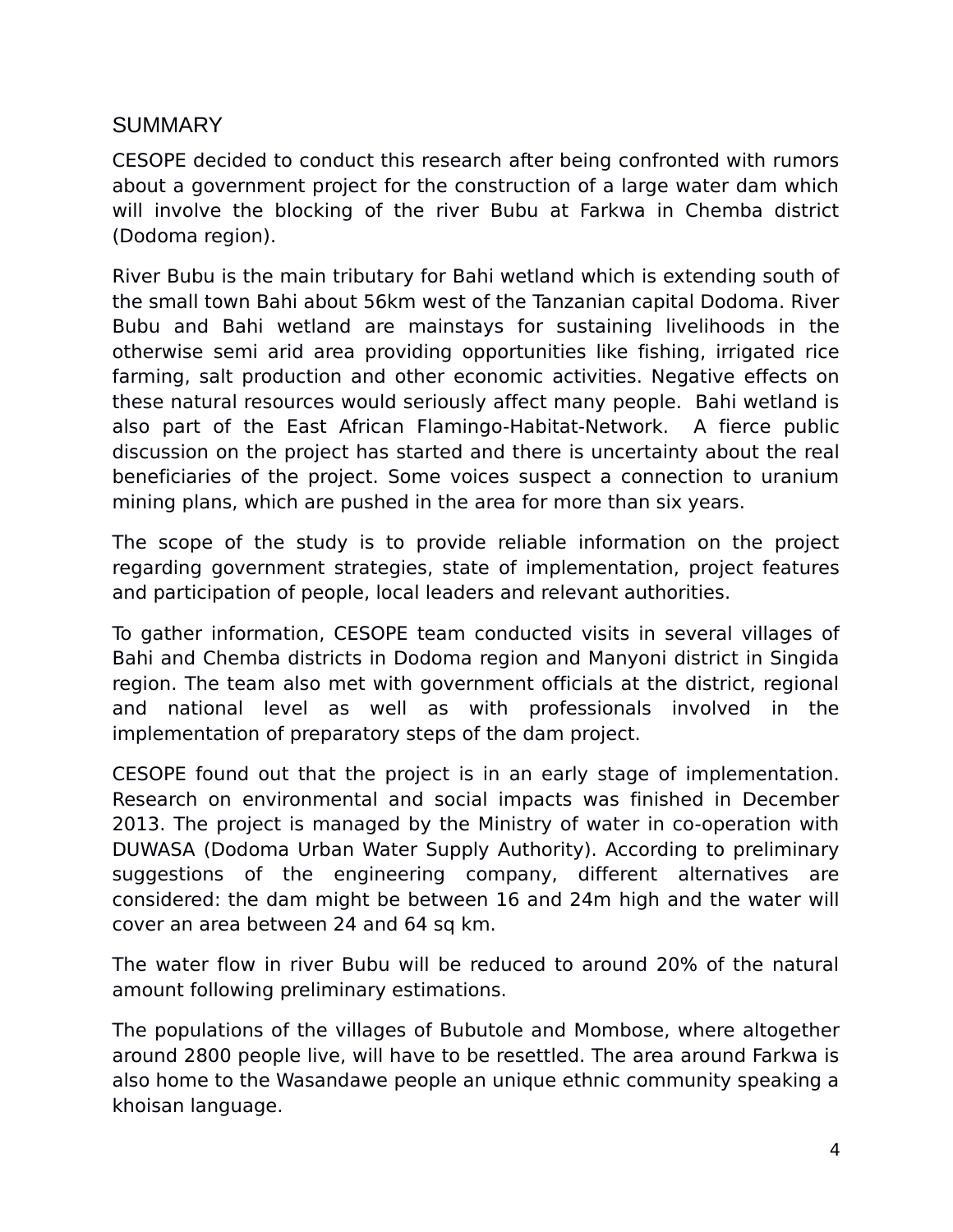The Government proclaims that the purpose of this World Bank funded project is to sustain future water supply for Dodoma town and to provide improved opportunities for irrigation and fishing. However, it remains vague whether and if so how these opportunities will play out. Furthermore, negative effects on the actual users of the water along river Bubu and in Bahi wetland are not carefully considered. Neither are taken into account the effects on Bahi wetland as part of the East African Flamingo habitat network. Generally, there is a lack of transparency regarding donors, further background and eventual hidden agendas of the project.

Until now, the people who depend on river Bubu and Bahi wetland and their leaders as well as technical authorities in the area have not been appropriately informed or participated. Especially the communities downstream of the project along river Bubu and Bahi wetland have been totally excluded – whereas it can be expected that they will suffer the most of negative effects of the project.

The Government should make sure that the project is approached in a transparent and participatory way. Communities and their leaders have to obtain comprehensive information so that they can understand how they can benefit and how negative effects will be mitigated. Potential additional beneficiaries like uranium mines have to be made transparent.

Considering the potentially disastrous effects on Bahi wetland, assets and drawbacks of the project have to be outweighed carefully and government needs to check alternatives to ensure Dodoma water supply.

The pre-requisite for a fair decision making process is that the ESIA is conducted in a transparent, unbiased and serious way. However, **the way in which the ESIA research has been conducted so far is questionable. Especially effects on Bahi wetland are totally neglected.** The government is supposed to supervise the ESIA program and to ensure that standards are met.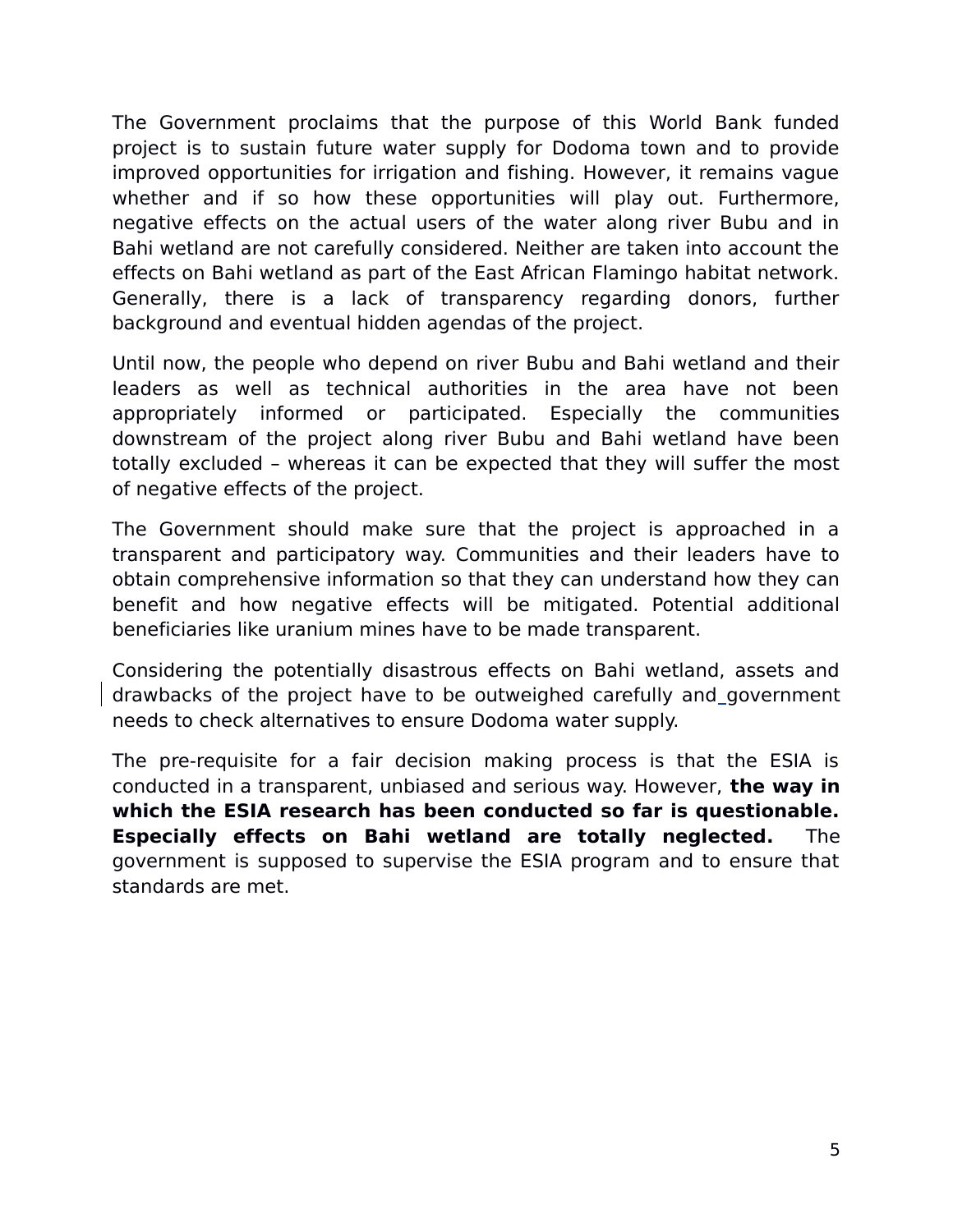# **1 INTRODUCTION**

### <span id="page-5-1"></span>**1.1 Profile of Chemba district**

Chemba is one of seven districts of Dodoma region. It was founded in 2012 under local government law No. 7 of 1982 and is situated north west of Dodoma. The area covers 7289.7 square km and the population is about 235 711 people. River Bubu is the special feature of the district, but the district is also characterized by attractive hills and forest reserves. Moreover the Wasandawe – a unique ethnic group speaking khoisan language- has graves in the area and pre-historical drawings are tourist attractions. Herders and farmers who represent the main population use the river as the main source of water for different purposes.

#### <span id="page-5-0"></span>**1.2 River Bubu and Bahi wetland – main natural resources and crucial means of livelihoods in central Tanzania**

The sources of River Bubu are springs in the forests of Manyara wildlife conservation area (to the north east of Kondoa district) and other small streams which flow on the plains of the Great Rift Valley. During the rain season Bubu pours into a drainless topographic depression extending approximately 56km west of Dodoma south of the small town of Bahi and touching Dodoma, Singida and Manyara regions. There, it creates a wetland known as Bahi swamp. River Bubu is the main tributary for Bahi swamp. In years with good precipitation a lake (Bahi Sulungay) with a diameter of up to 40km appears. Due to poor precipitation in several rain times during the last years, the lake did not fill as usual and frequently dried out before the new rain season.

However river Bubu and Bahi wetland are crucial sources of livelihoods in the otherwise semi arid landscape of central Tanzania. Not only people who live next to Bahi wetland take profit of it resources. Also in villages along river Bubu the river is a crucial source of water and fish which is traveling upstream during raintime is an important means to sustain food security in the critical time before the new harvest when famine is most common. Bahi wetland itself enables rice cultivation, fishing, livestock feeding and many more economic activities. Rice cultivation takes place in the villages of Udimaa, Kintinku, Bahi, Bahi Makulu, Chali, Chikuyu, Bahi nagulo, Ngaiti igose , Mvumi and in all areas surrounding Bahi wetland and river Bubu in Bahi and Manyoni districts. Sophisticated irrigation schemes like at Bahi, Bahi Nagulo and Bahi Makulu were developed with support from UN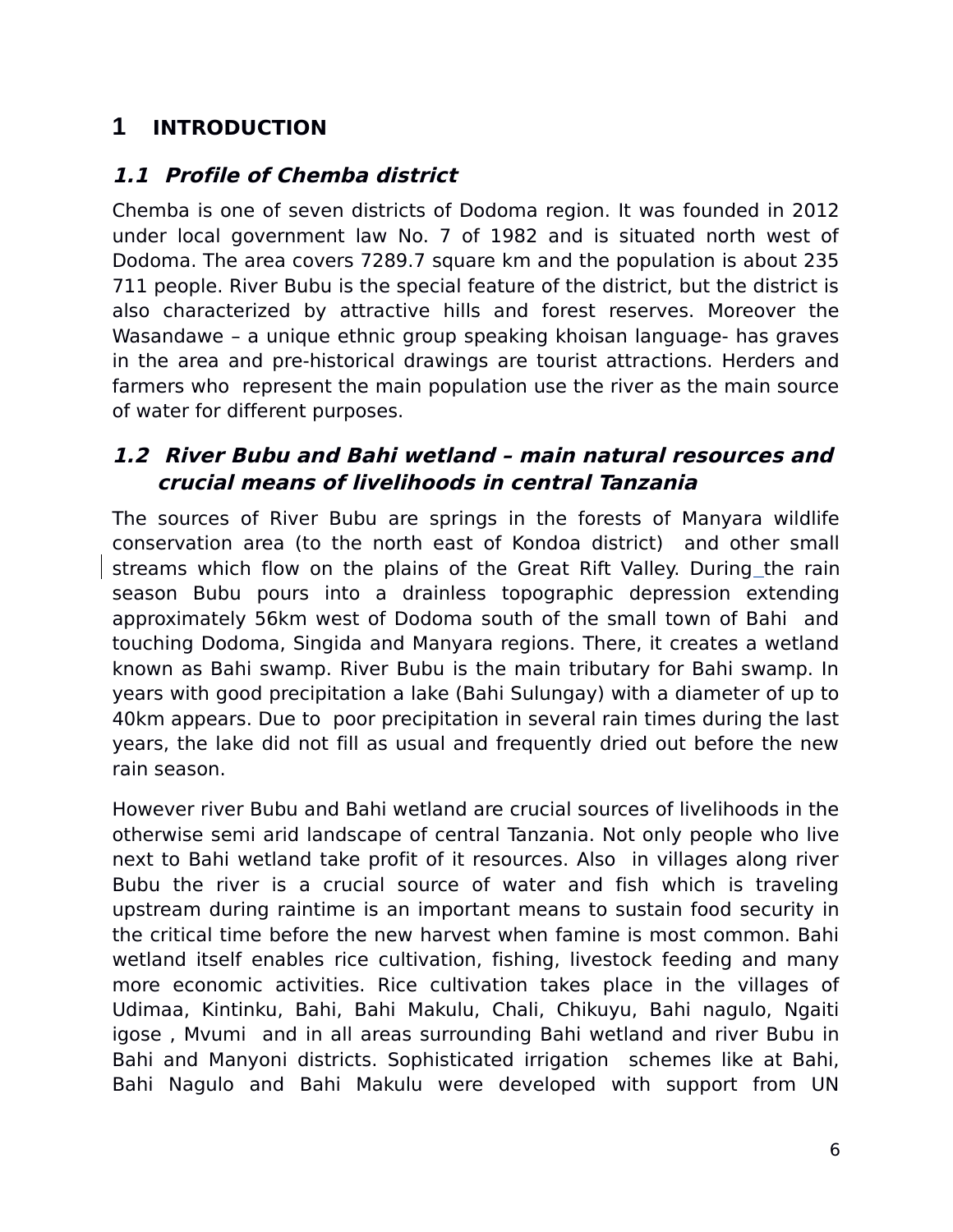organizations like FAO and IFAD initially and handed over to the Tanzanian government later. The aim was to eradicate hunger and improve income in the villages by increasing rice production. Rice farming provides a reliable source of income to many families and thus has proofed to be a substantial means to reduce poverty. The unique economic value of Bahi wetland has been described in the study "Economical and Ecologic Research of Bahi Swamp" by Dr. Mbogoro which was issued by CESOPE in 2010 [\(http://www.wise-uranium.org/pdf/BahiSwamp.pdf\)](http://www.wise-uranium.org/pdf/BahiSwamp.pdf).

Furthermore Bahi wetland plays an important role for wildlife conservation: Bahi wetland is part of the East African Flamingo-Habitat-Network. Though not yet enjoying formal protection, with reference to Phoenicopterus minor (Lesser Flamingo) the 1% criteria of the Ramsar I convention for wetland protection is fulfilled (Wildlife Division (2010), Tanzania National Single Species Action Plan for the Conservation of Lesser Flamingo Phoeniconaias minor. Ministry of Natural Resources and Tourism, Dar es Salaam, Tanzania)

### <span id="page-6-1"></span>*1.3 The plans for Farkwa dam and its implications*

The government of Tanzania has started implementing preparatory steps for a project to dam up river Bubu at Farkwa village.

It is obvious that the people living in the area which will be flooded by the artificial lake as well as River Bubu and Bahi wetland situated downstream will be affected.

Thus assets (creation of new water resources and its possible uses) and drawbacks (displacement of villages situated in the future lake area and negative effects on River Bubu and Bahi wetland and its economic and ecologic potentials by reducing influx of water) have to be pondered carefully.

# <span id="page-6-0"></span>**1.4 Aims and Objectives of the Study**

CESOPE as an organization is dealing with civil education, environmental protection as well as campaign against poverty and considers it as its duty to participate in public discussion of the project. The aim of this study is to gather sufficient understanding about the project in order to be able to address the existing uncertainty of potentially affected villagers, assess in how far leaders and villagers have been involved, how natural resources will be affected, in how far the project will contribute to poverty eradication and to what extent actual beneficiaries of the river will be affected.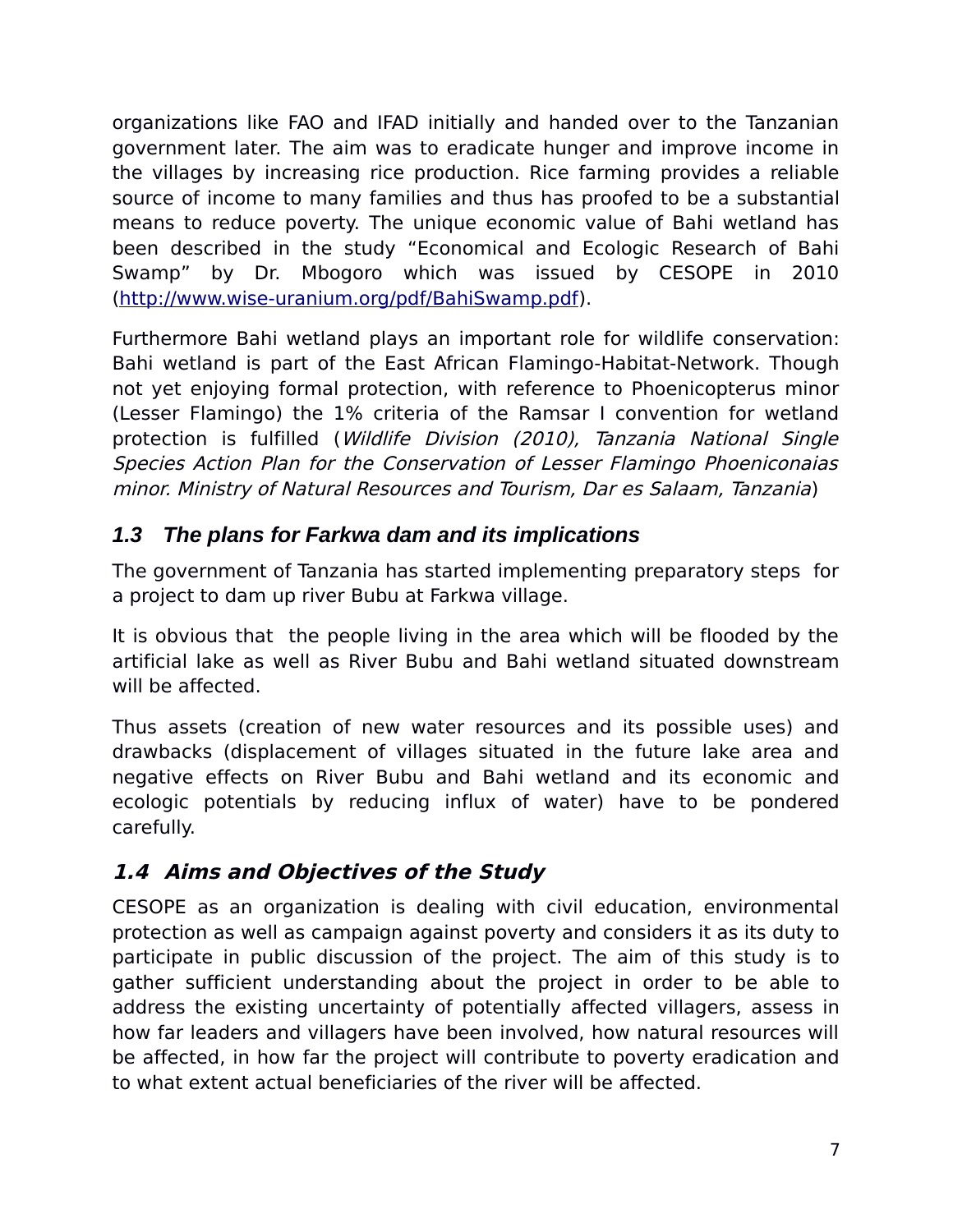The findings of the study will

- help people understand the idea of the dam project
- encourage leaders (as well public officers nominated by the President as representatives of the people) to follow up on how the project will affect the fate of their communities
- create awareness among public officers and people's representatives who are responsible for communities which will be potential victims of the project
- help emphasize that the project has to be advantageous to both sides, new and former users of the river
- demonstrate the impact on villages that will have to be relocated
- emphasize the effects on the rural population in Bahi, Manyoni and Chemba districts where the river Bubu is the central source of livelihoods

Main research questions:

- How does the project plan look like in detail? Who is behind the project?
- What are the objectives and intentions of constructing the dam?
- What is the actual state of implementation?
- In how far have people and leaders been participated?

### <span id="page-7-0"></span>**1.5 Methods used in the study**

In order to ensure that accurate information is available related to this research. The CESOPE team visited several villages in Dodoma and Singida regions in the area which will be affected by the project: Mpendo , Makanda, Udima, Kintinku and Bahi. The Team also managed to meet some government officials such as: the Deputy General Secretary of the Water Department, the Head of the Tanzanian Ground water unit, department of Central Valley Singinda, Dodoma Regional Planning Officer, DUWASA technical engineer, the Dodoma regional geologist, the Bahi District Commissioner, Bahi and Manyoni members of parliament, councilors,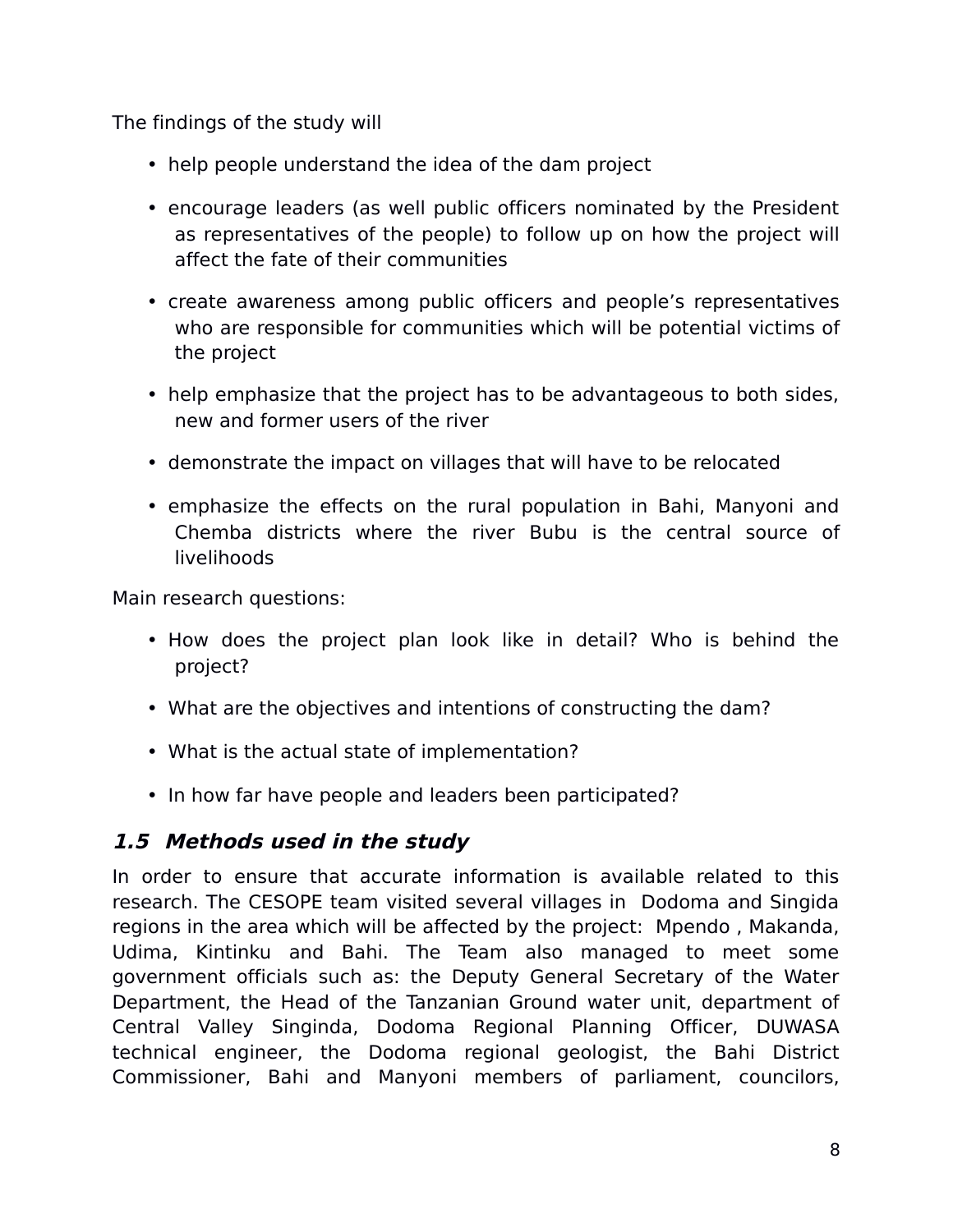professionals at regional and national level as well as village officials and citizens. Information was collected using the following methods:

- Interviews (open dialogues)
- questionnaires
- discussion groups

#### **1.6 Challenges**

- <span id="page-8-0"></span>• Shortage of money to conduct fact finding in all relevant areas.
- Leaders and many villagers were not aware about the ongoing dam project.
- Other leaders were not willing to cooperate when we arrive at their offices and this made the research so difficult.
- Shortage of Time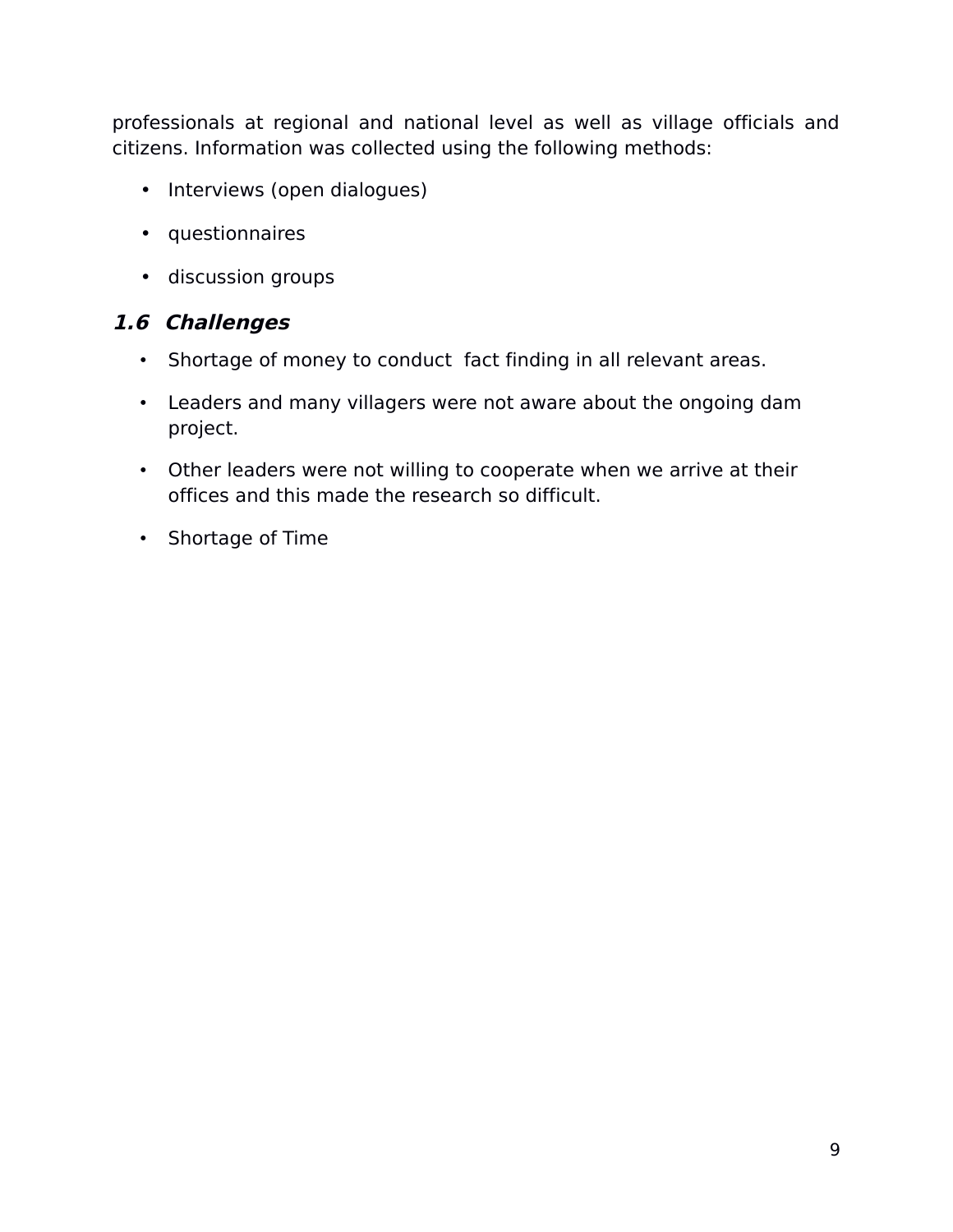# **2 Findings**

# <span id="page-9-1"></span>**2.1 Objectives of Farkwa Dam project as promulgated by implementing authorities**

Government officially pursues the following objectives with the Farkwa dam project:

- Water for human consumption: An assessment indicated that in 2025, the city of Dodoma will have a total population of 542,240 people and their water demand will be 62 812 m<sup>3</sup>/per day, whereas the capacity of Mzakwe basin (the currently used water resource for Dodoma town) is limited to 73000 m<sup>3</sup>/day. The currently used water sources will not be able to meet the future demand of water in the city of Dodoma. So the government has developed a specific strategy of developing other sources of water to meet the future need. Among other sources like developing well fields at Hombolo and Msisi, construction of Farkwa dam is part of this strategy.
- Fishing and irrigation: Government proclaims that Farkwa dam will also enable more efficient and productive opportunities for agriculture and fishery. In contrast to Bahi wetland, water would be available throughout the year, water losses due to seepage and evaporation would be minimized, and modern irrigation technology would allow precise irrigation according to the needs of the plants.

### <span id="page-9-0"></span>*2.2* **Available information on project details**

The project is still in an early stage. Currently, research on the social and environmental impact of the project is conducted and a map will be produced showing location and extension of the dam and how water will be directed to Dodoma town. Research activities have already been completed in December 2013 and a preliminary report has been fabricated.

Different proposals have been presented about the size and the area that will be covered by the new artificial lake; the following alternative scenarios are preliminary suggestions given by the consultants who are still conducting geotechnical research:

i) The contours of the dam will have a he hight of 16 meters, the volume of the basin will be 97 million cubic meters and the water will cover a surface area of 24 square kilometers.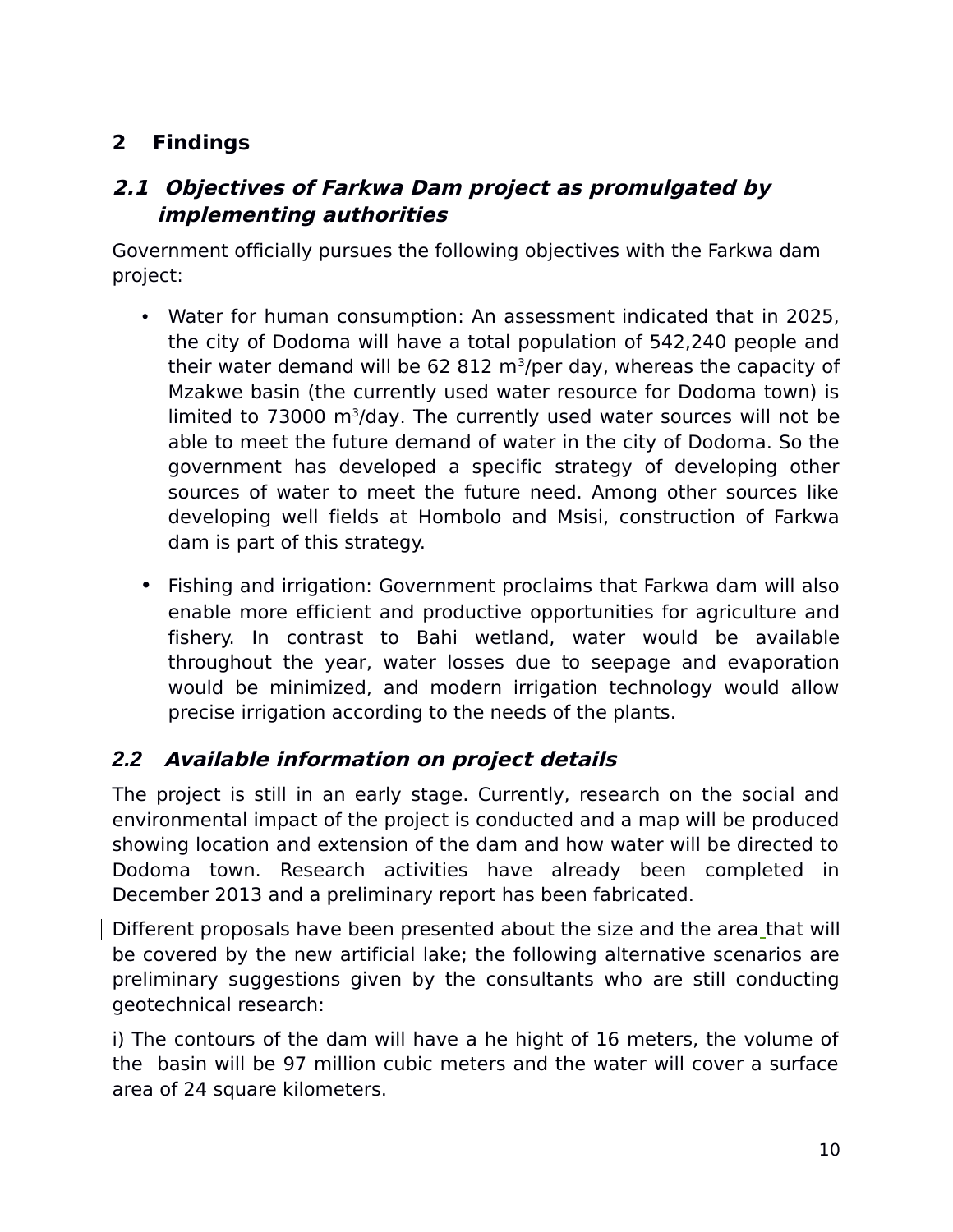ii) The contours will have a height of 22 meters, the volume of the basin will reach 289 million cubic meters and the water will cover a surface area of 53 square kilometers.

iii) The contours will have a height of 24 meters, the basin will be filled with 405 million cubic meters and the water will cover a surface area of 63 square kilometers.

According to preliminary estimations, the water released to flow naturally in river Bubu heading for Bahi wetland will be reduced to 20%.

Inevitably the villages Mombose and Bubutole will have to be resettled.

According to the 2012 national population and housing census Mombose village consists of 329 households with altogether 1285 persons, 1102 cattle, 1042 goats and 147 sheep. Bubutole has 396 households with altogether 1570 persons.

Until now there are no plans to which place these villages can be resettled.

For the pipeline delivering water to Dodoma, it is discussed that two pipelines will be constructed: one pipeline will start from Farkwa to Babayu, following the road from Kondoa and arriving directly in Dodoma. The second pipeline, after starting from Farkwa will pass Kogongo, Lukali, Lamaiti, Msisi, Zanka and then join the other pipeline from Babayu.

Whereas from government side irrigation is mentioned as one of the major objectives of the project, there are no plans yet where and how this vision can be implemented.

### <span id="page-10-0"></span>**2.3 Management and Funding of the project**

The Ministry of Water is officially responsible for the implementation and senior management of the dam construction project. It is collaborating with Dodoma Urban Water Supply Authority (DUWASA).

For the initial stage Howard and Humphreys Ltd [\(http://howardhumphreys.com\)](http://howardhumphreys.com/) and TRES consult Ltd [\(http://tresconsult](http://tresconsult-tz.com/)[tz.com\)](http://tresconsult-tz.com/) were awarded a one-year research contract which ended in December 2013. TRES consult was responsible for the Environmental and Social Impact Assessment (ESIA), Howard and Humphreys for engineering consulting. The report to be produced by these companies will give the goahead to the Ministry of Water to proceed with the next steps.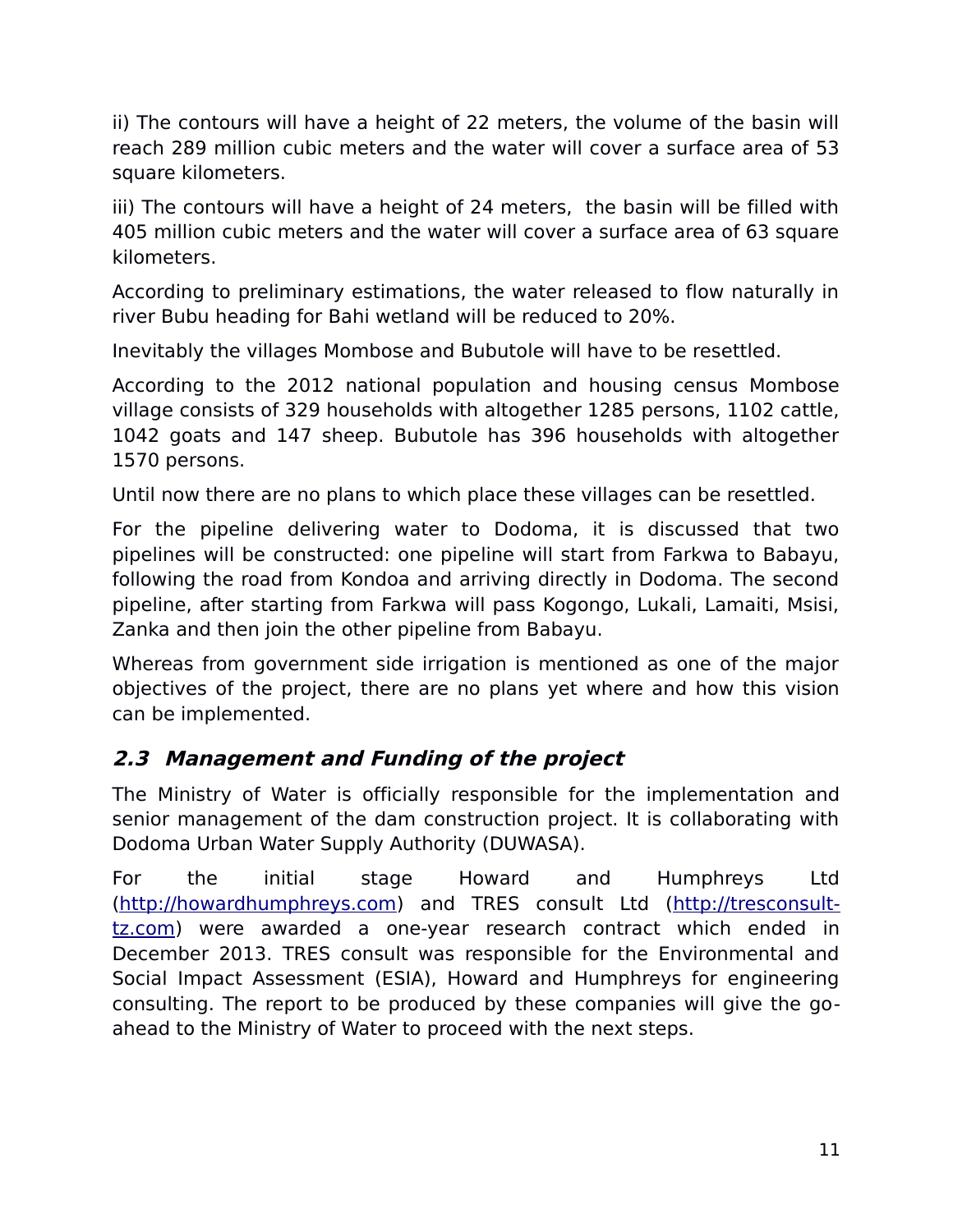The project is funded by the WSF (World Social Fund). WSF is a basked fund, i.e. different countries put money in the basket to contribute for the dam construction project. Unfortunately these countries are not openly identified.

# <span id="page-11-2"></span>**2.4 Participation of Public**

We found that the citizens of Mombose and Bubutole are aware of the dam construction project but they were not involved in making decisions. Bubutole village residents did not receive information about the project from government officials but heard about the project for the first time from the researchers concerned with the ESIA process.

Apart from these two villages from Hamia and Farkwa ward, located directly in the area which is expected to be flooded, other villages who depend on river Bubu were not even informed. Others heard about it from their relatives living in Mombose and Bubutole. But also the information they received is not satisfactory as residents of the villages do not have adequate knowledge about the project themselves.

Whereas Bahi Swamp is a mainstay of economic activities in the area and potentially will be affected severely by the Farkwa dam project, the communities living therevhave been completely excluded from discussion about Farkwa dam. This has been stated by ordinary citizens and by leaders alike. Bahi District Council has not been involved and has no information at all on the project.

# <span id="page-11-1"></span>**2.5 Participation of Leaders**

As well leading officers nominated by central government as elected representatives of communities were not involved in making decisions about the dam construction project. Apart from Chemba district, no districts in Dodoma and Singida region were given information about the project although all districts along river Bubu and Bahi wetland will be affected in a positive or a negative way.

### <span id="page-11-0"></span>**2.6 Perception of the project among communities**

The experience of not being informed properly and not being involved in decision making made villagers to regard the Ministry of Water as a body that makes its decisions regardless of citizen's interests. People feel that they have no right to live in these area and government does not respect their presence.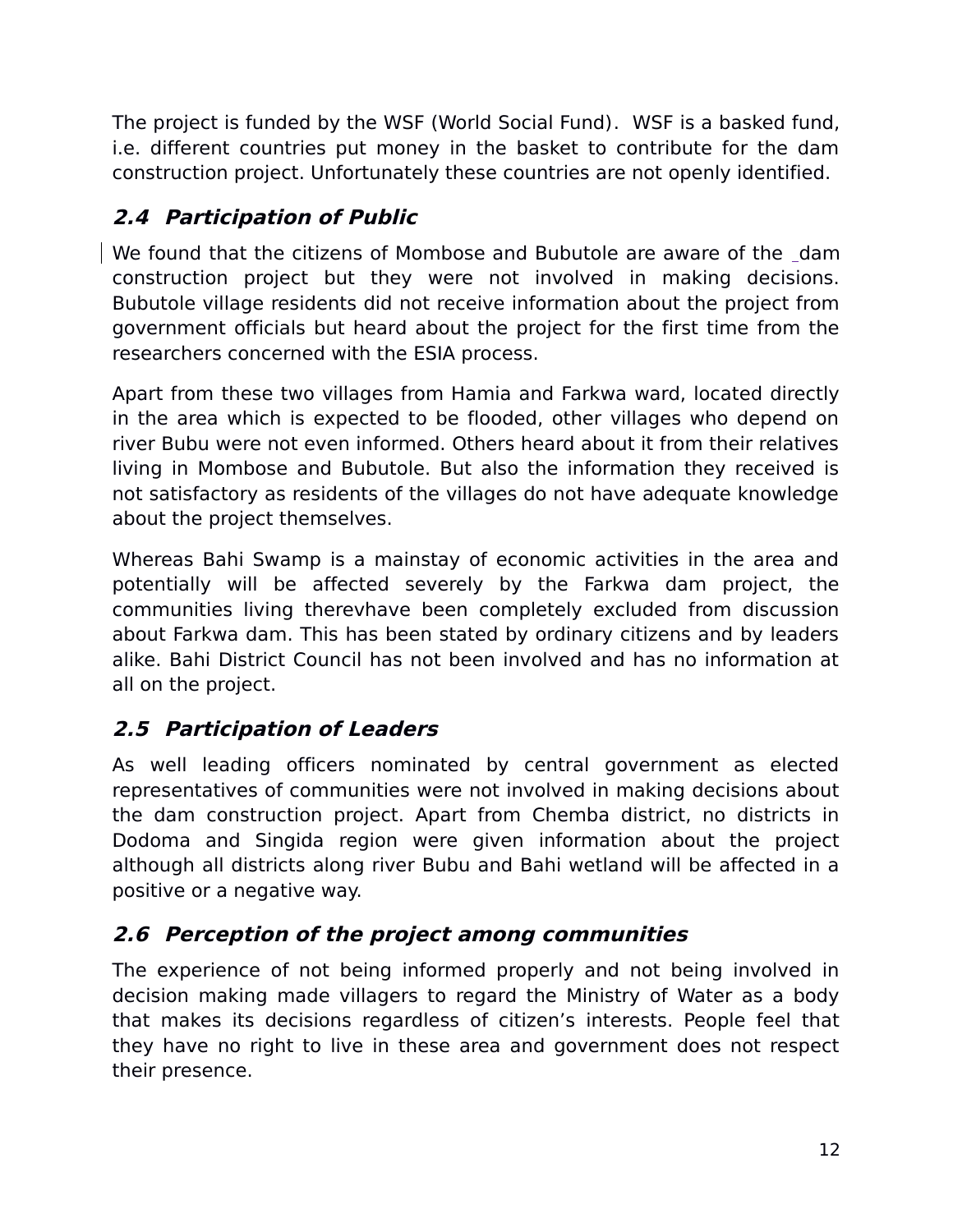Lack of information and transparency on the background of the projects is causing uncertainty among the people in the area. Some think that perhaps the strategy of government is to dry out Bahi swamp in order to pave the way for highly controversial uranium mining projects which also potentially affect Bahi wetland. In the meantime the ministry acknowledged that education has not yet been provided to the public in a sufficient way and is considering meeting with officials at the local and district level to introduce the project and the strategies of the government for this project.

# <span id="page-12-0"></span>**2.7 Implementation of research on social and environmental impact**

The initial research phase of the project (ESIA process) has been finished in December 2013. A first draft report is already produced. After the completion of these initial step various stakeholders shall be involved so that they can express their views and be involved step by step. Government emphasizes that it is dedicated to make sure that all procedures are followed and the public will benefit from the dam project.

As the findings of the ESIA will play a crucial role for the decision if and how the project can be implemented, CESOPE had a close look on the implementation of this assessment and found the following:

- The professionals conducting the ESIA study claimed that they have involved about 1000 stakeholders in their research including the villages in Bahi district, Dodoma regional administrative office, Dodoma urban water supply authority (DUWASA) and Bahi district commissioner. When CESOPE team passed this villages people told them that they did know nothing about this activities. Bahi district commissioner told us she had no information about the dam project nor about the ESIA process.
- The professional who implemented the ESIA informed CESOPE that they had conducted appraisal activities in a village called Mapinduzi. CESOPE as a grassroots organization is working hand in hand with villages in this area since years and CESOPE leadership is originating from this area – there is no village called Mapinduzi in Bahi district.
- Manyoni district is according to the professionals who implement the ESIA process not among the beneficiaries of the river Bubu basin. This was an amazing news for CESOPE team as river Bubu is the official border of 4 wards in Bahi and Manyoni districts. Manyoni district villages are definitely among the beneficiaries of river Bubu basin: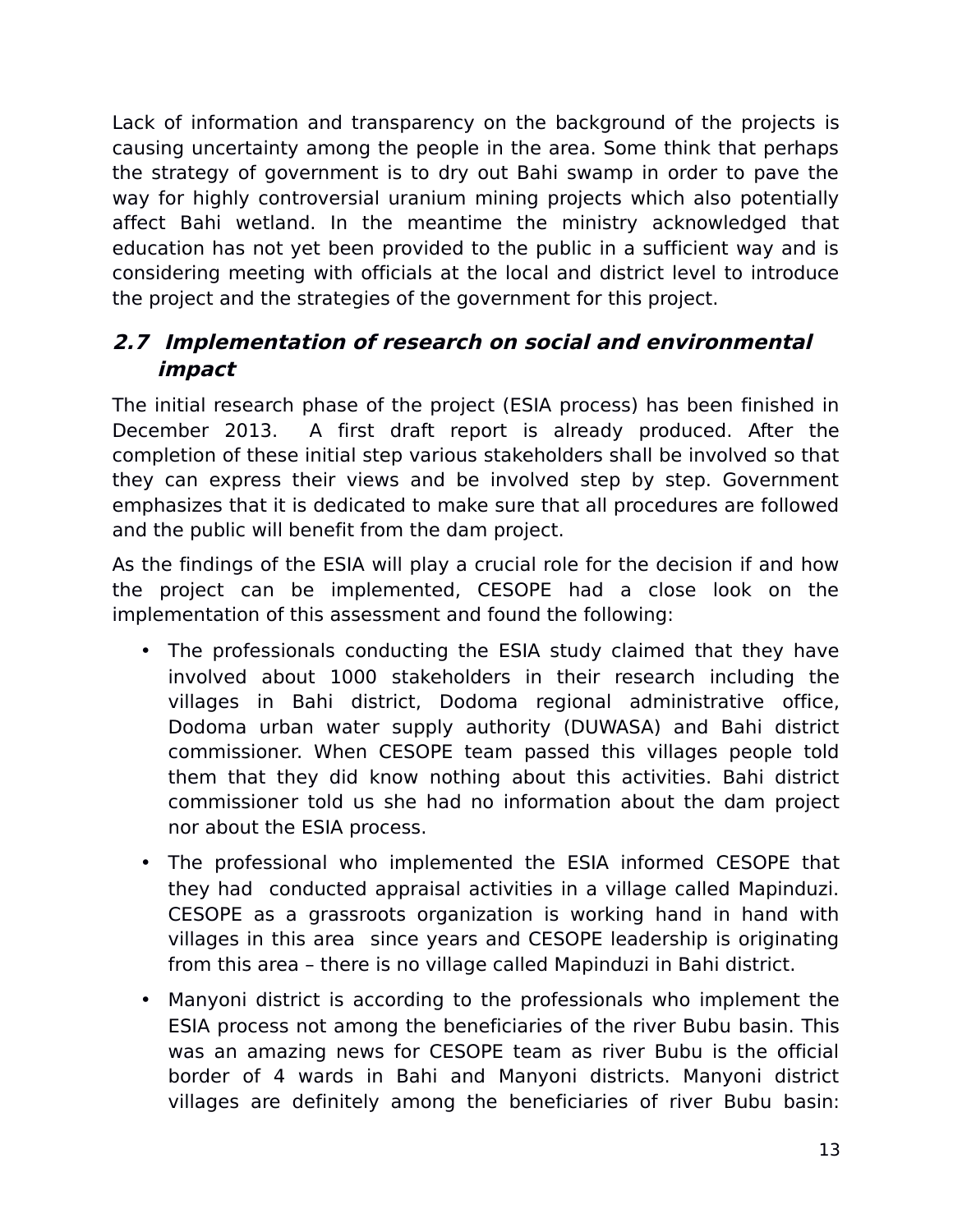using water from the river they have succeeded in rice production which is the main source of income in these villages.

• According to information from Central Basin Office this authority has not been involved in the ESIA at all. Basin water officer told CESOPE team that the people who conducted the assessment did not come even to his office. This authority suggested that the ESIA has to be conducted from the origin of the river at Manyara up to Bahi swamp along the whole river Bubu.

# **3 Conclusions**

 $\rightarrow$  Lack of information, participation, transparency

The findings of the study highlight that whether villagers nor the official leaders have been informed and participated appropriately in the development of the project. It is striking that especially the communities situated downstream of the planned dam who are prone to suffer most of the negative effects have been excluded from information and participation completely. Also there is a lack of transparency regarding the funders of the project thus potential beneficiaries.

 $\rightarrow$  Plans for beneficiaries remain vague

Government claims that besides providing water for Dodoma town the project will also create benefit for the villagers by providing new opportunities for fishing and improved irrigation. However there are no plans how this projects are to be implemented. Even it is not clear to which place the inhabitants of Bubutole and Mombose villages which will be flooded can be resettled. If villages are promised to get access to a pipeline providing water for irrigation this cannot replace other services of the river like fishing. However fishing during times of food scarcity is a basic means of survival especially for marginalized households.

 $\rightarrow$  ESIA has not been conducted in an appropriate way up to now

As during the ESIA research

 $\triangleright$  the area of Bahi wetland where major negative effects have to expected has been systematically neglected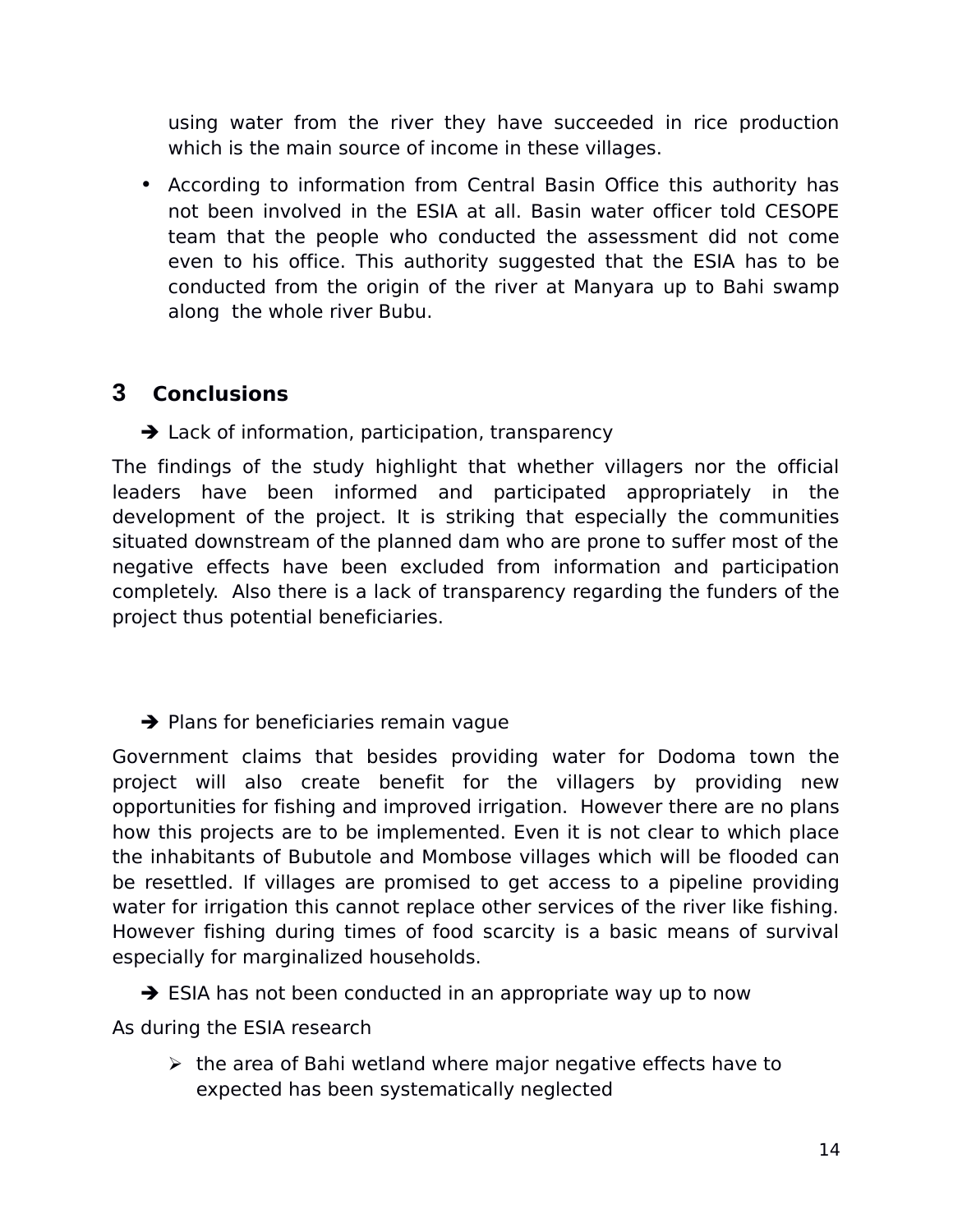- $\triangleright$  potentially affected communities, official leaders and responsible authorities have not been considered
- $\triangleright$  obviously wrong information and assumptions have been used

the results of this ESIA can not be considered as a proper basis for a fair decision but raises doubts of being biased.

# **4 Recommendations**

- To avoid increasing uncertainty among the people the Ministry of water should provide more information and participate people, regional and local leaders and technical authorities in an appropriate way.
- Government should consider using a bottom-up approach for participation and decision making rather than commanding things from top as it has happened so far at Farkwa.
- Water act No. 11, 2009 identifies that every citizen of Tanzania shall have access to water without problem and that this right should not be broken for the advantage of a few who want to use it for their own benefit. This implies that the assets and drawbacks of a project like Farkwa dam which has the potential to destroy resources of livelihoods of a whole landscape have to be considered thoroughly and discussed in a transparent and fair way. Especially government should
	- $\rightarrow$  Consider carefully the effects on the communities living downstream of Farkwa dam along river Bubu and at Bahi wetland – they are the original users of the water but might become the main victims of the project.
	- $\rightarrow$  Take into regard also the effects on Bahi wetland as an ecologically valuable habitat.
	- $\rightarrow$  Take special care of the Wasandawi communites who are rooted in the area.
	- $\rightarrow$  Explain in detail how people will take profit of the project.
	- $\rightarrow$  Make sure that the original users of the water along river Bubu and Bahi wetland are not disadvantaged.
	- $\rightarrow$  Check alternative approaches to sustain water supply for Dodoma town with less negative side effects.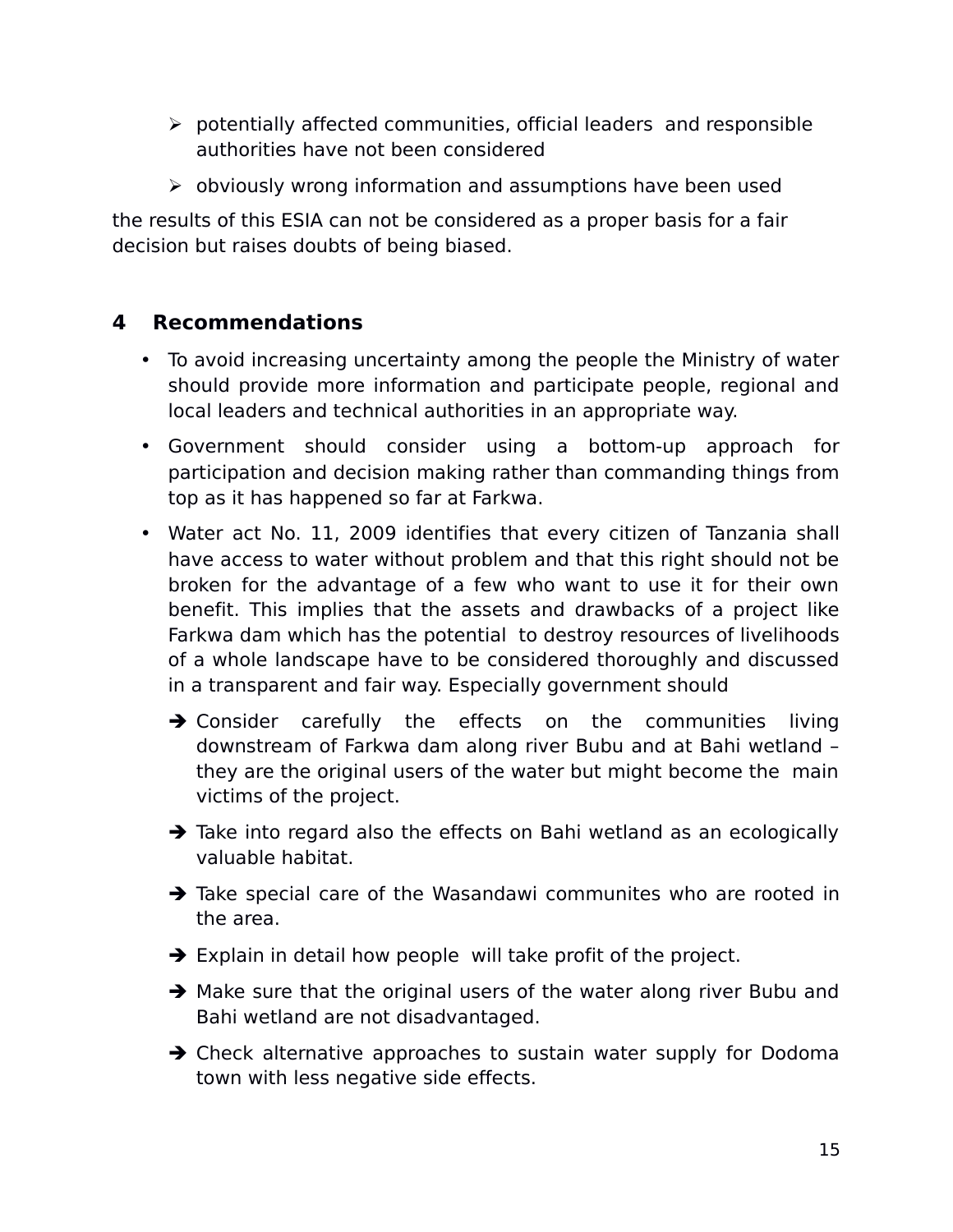- $\rightarrow$  Ensure transparency with regard to potential further beneficiaries of the project – there is a perception among people that Farkwa dam project is connected with uranium mining plans. Thus urgent questions are
	- who is standing behind the World Bank financing of the project and
	- **E** if there is a concept how water demand of planned uranium mines can be met.
- The findings of the ESIA will be the basis on which the assets and drawbacks of the planned project will be measured. Therefore it is crucial that the ESIA is conducted properly, insufficient information will lead to fatal decisions.
- Especially the ESIA has to
	- $\rightarrow$  be conducted in a serious and unbiased way following acknowledged procedures and fulfill internationally accepted standards of quality
	- $\rightarrow$  participate citizens and relevant authorities and the findings have to be discussed publicly
	- $\rightarrow$  put special focus on the effects that will occur downstream of the dam along river Bubu and especially in Bahi wetland
	- $\rightarrow$  elaborate details how reduced water flow to Bahi wetland will affect the economic and ecologic functions of the ecosystem
	- $\rightarrow$  has to take into regard also social effects and non monetary values:
		- **EXT** Villages have to be resettled and people have to start new lives from the scratch.
		- New technologies will have to be introduced and adopted.
		- **E** Wasandawi communities will be affected by loosing traditional places like graves and land.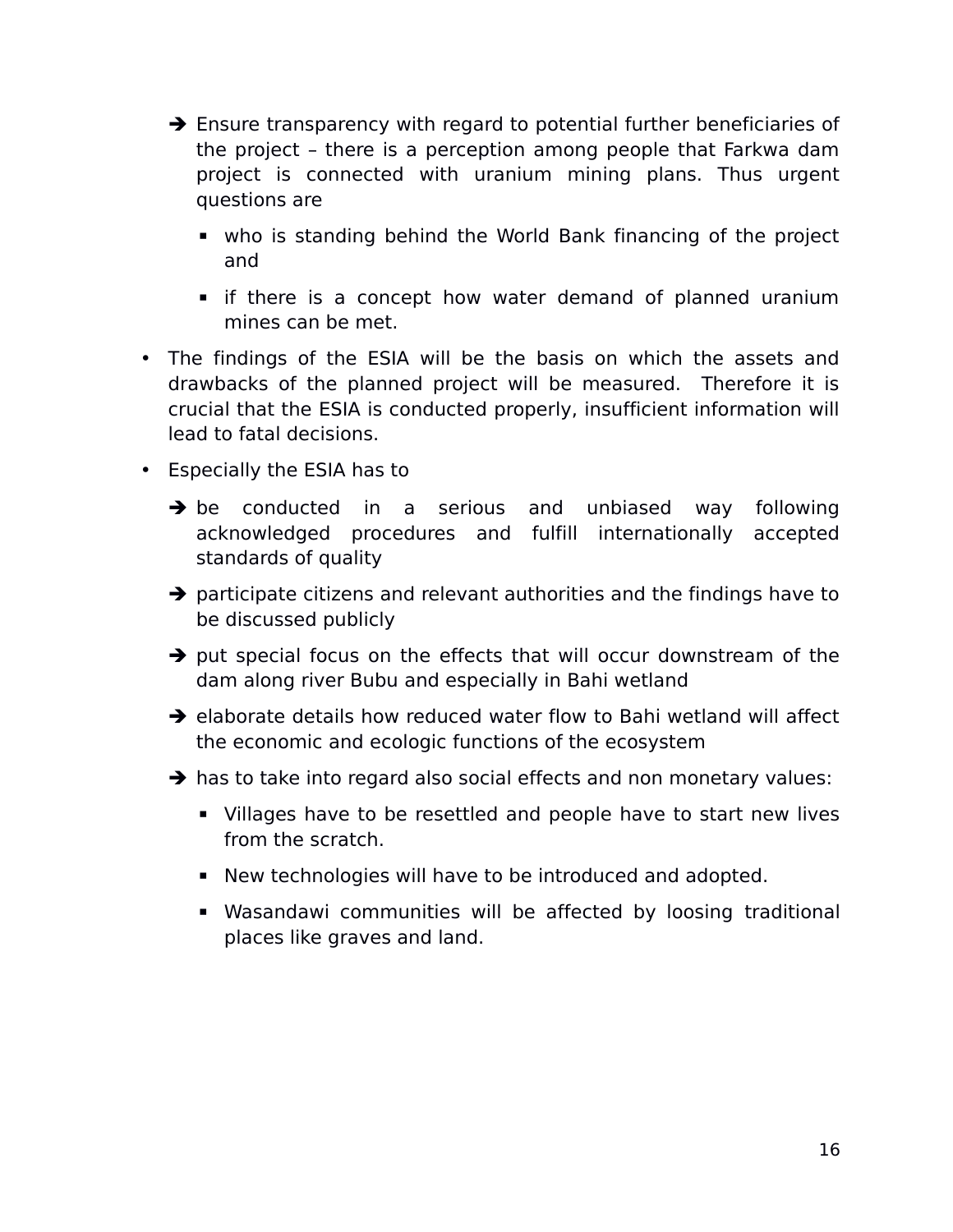#### REFERENCE

Leat, (March 2010) guidelines for constitutional and environmental rights forTanzanian (volume two). Colour print Tanzania limited.

# **Sources of information**

This information was compiled from information collected from different sites and with different people who are: -

- Deputy General Secretary Ministry of water
- The chief engineer of the water ministry
- Tanzania head of the ground water unit
- Central valley water officer
- Central valley environmental engineer
- Central valley community development officer
- Dodoma regional geologist
- Dodoma regional planning and coordination office
- DUWASA technical office
- Bahi district commisioner
- Chairman of the Board of Bahi District
- MP. Bahi constituency
- MP. Manyoni eastern province
- The Councillor for Bahi ward
- The Councillor for Makanda (Manyoni) ward
- Mombose and Bubutole village executive officers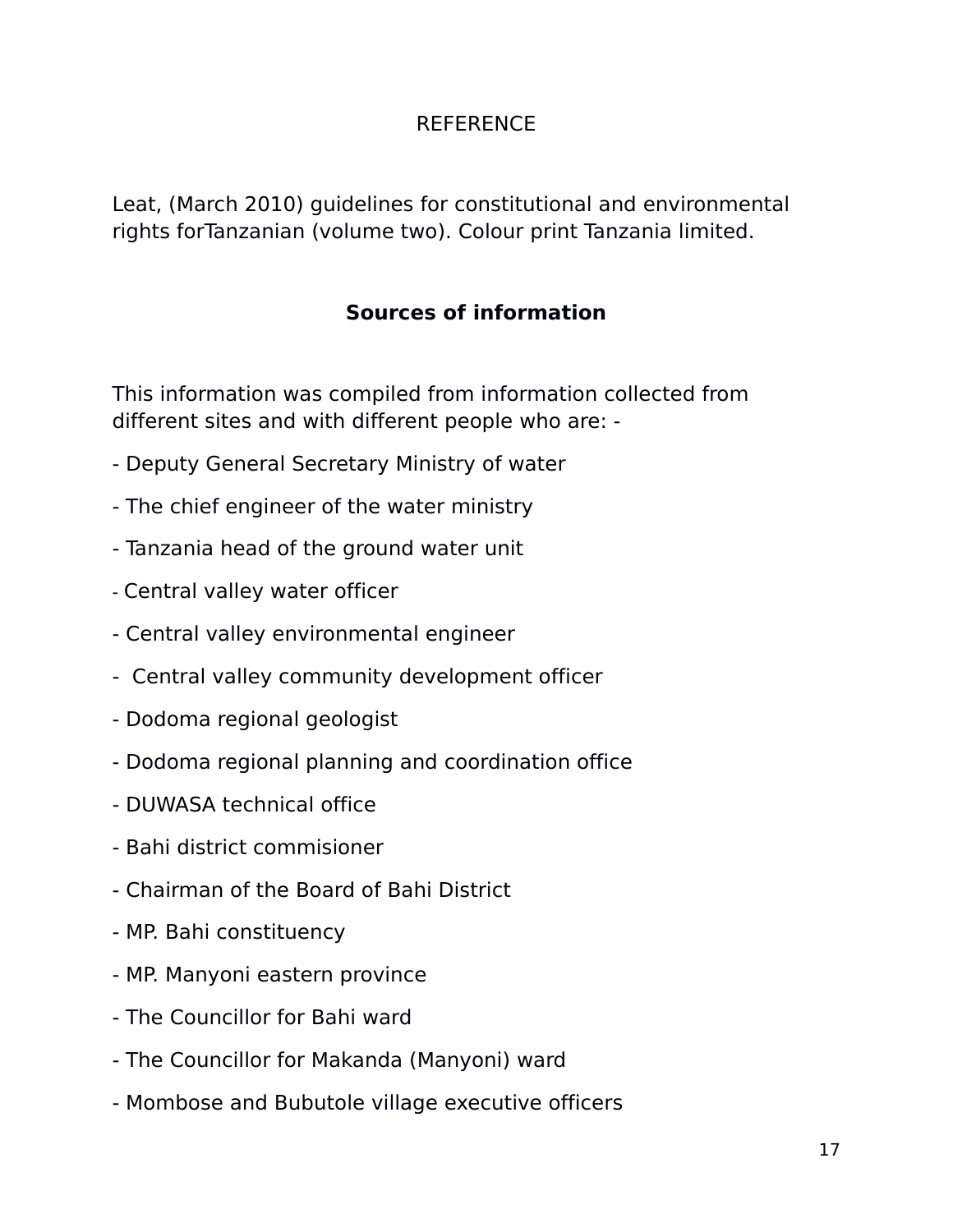- Makanda (Manyoni) ward and village executive officers

- Chairmens for Udimaa, Kintinku villages and Kintinku ward executive officer

Ordinary citizens from

-Bubutole, Mombose, Makanda (Manyoni), Udima, Kintinku, and Bahi sokoni

#### **QUESTIONNAIRE**

Village name................................................. Name of the person …………………………………

**Affected by the project** (who live along the river Bubu and they depend on for various activities)

a) Do you know if there is dam construction project of which will involve block of river Bubu at Farkwa?

-yes ( if yes what do you know)

-No

b) Do the people of this area have been involved in this project?

-if yes How?

c) Do you think will there be any benefits you will get if the dam will be constructed in this place?

-yes (what are those benefits)

-No

- d) Prior to this project, how have you been benefiting from river Bubu?
- e) If the river will be blocked what effects will you get?